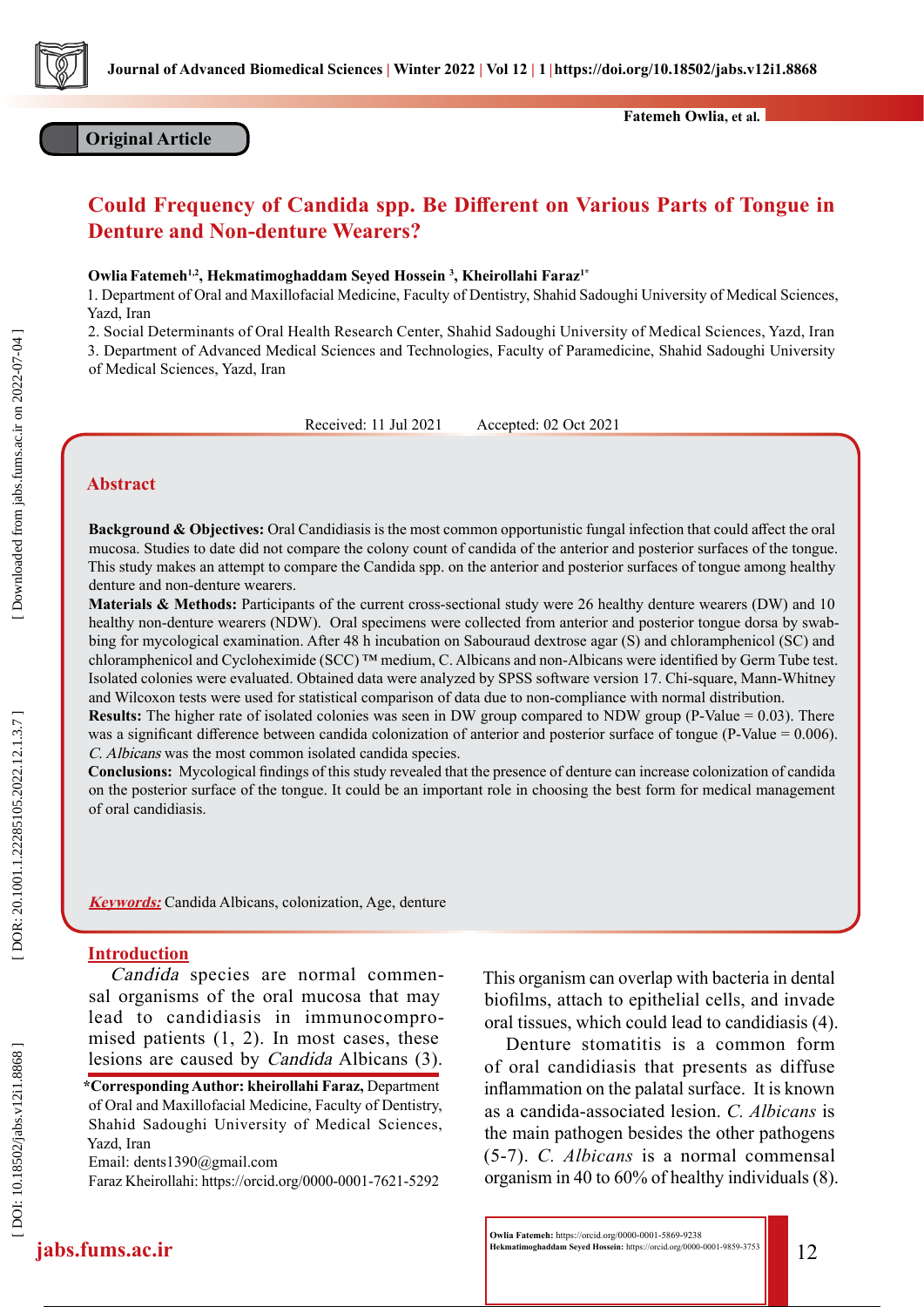

This microorganism could be detected as Candidiasis in 70-80% of healthy individuals after wearing prosthetic dentures (8-10).

Adhesion to the epithelial cells of the oral mucosa is known as the first step of oral candida colonization. The properties of epithelial cell receptors are important factors in the adhesion to the epithelial cells. Fibronectin may act as a candida receptor in epithelial surfaces (11). According to studies, candida is detected in higher frequencies in denture wearers rather than others, especially in palatal covering dentures, but studies so far have not compared the colony count of this yeast on the anterior and posterior surfaces of the tongue. In previous studies, the number of Candida colony count on the dorsal surface of the tongue has been reported to be more than 10,000 CFU (12).

Correctly incorporated posterior palatal seal into the prosthesis has an important role in preventing reflux and food accumulation beneath the denture. The presence of an ill-fitting denture could be the cause of the transfer of betrayed candida to oral space (13). The difference in candida colonization on the anterior and posterior surface of the tongue can impact choosing the best form of medical management of candidiasis (mouthwashes, tablets, pastilles, or troches). None of the previous studies compared different parts of tongue regarding candida colony counts. This study makes an attempt to compare the mean colony counts of C. Albicans and non-Albicans on the anterior and posterior surface of tongue.

# **Materials & Methods**

This cross-sectional study conducted in Yazd during 2020. In 2020, from individuals who attended for annual oral health checkups in the oral and maxillofacial department of Yazd dental school, 36 candidates (21 men and 15 women) aged 32 to 85 years were recruited to this study to detect Candida species. The mean age and standard deviation of DW participants were 53.1 and 14 and NDW participants were 31.2 and 8.9, respectively. DW had been using removable complete dentures for a minimum of 1-year. The mean length of time wearing dentures in all patients was 13.6 **+**14 months. - All methods were conducted in accordance with the ethical standards of the declaration of Helsinki.

### **Inclusion and exclusion criteria**

No one in either group had received antibi otics, steroids, or immune therapy, or used any antiseptic mouthwash since one week ago. Having a history of any systemic disease, malignancy or smoking precluded entry into the study. Patients who ignored instructions for denture health, such as removing it overnights or frequently cleaning it, were also excluded. Persons using defective or damaged dentures were also excluded from the study.

First, the checklist containing demo graphic information about age and sex, duration of denture uses, and oral health status was prepared and completed by participants.

The sample size was 72, which was actually containing 52 samples from DW and 20 from NDW. In each person, one sample was taken from anterior two-third and another from posterior one-third of the tongue. In order to determine the correct coeffi cient ratio of C. Albicans colonies on the anterior to the posterior surface of the tongue, 10 NDW were sampled. All the candidates gave informed consent to participate in this study after receiving sufficient information. Oral examinations were performed by a skilled dentist. Oral samples were collected by swabbing 10 times vertically from the anterior surface of tongue and with another swab from the posterior one-third of the tongue with a sterile cotton swab. Samples in all patients were collected from the middle of the tongue in the anterior and posterior (anterior foramen cecum) regions. It was immediately placed in a tube contain ing 2 ml of sterile normal saline and immediately were transferred to the microbial laboratory. Samples in proximity to a flame were cultured on mediums containing Sabouraud's dextrose agar (S, SC, SCC, which simply contains chloramphenicol 50 mg/ lit and Cycloheximide 100m mg/lit, respectively). Then, they were incubated at  $37 \degree$  C for two days. After incubation, all isolated colonies were evaluated under a light microscope (SE, Nikon, Japan). Germ Tube test (including dissolving the colony in fresh human serum and incubating at 37 ° C for 2 hours and then examining a drop of it under a microscope) was performed to determine the Albicans species (5) .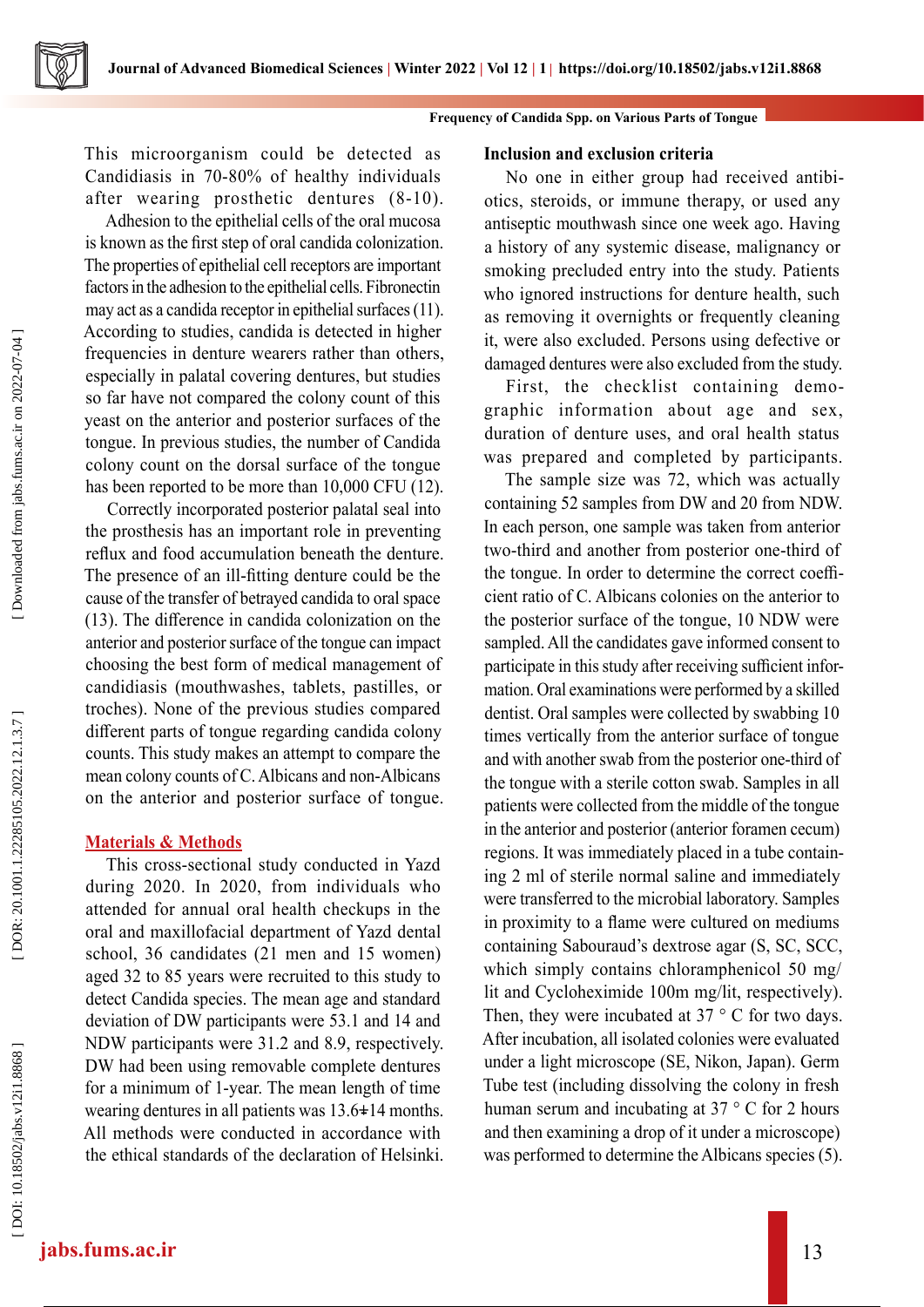

### **Statistical analysis**

 Data were collected and entered into SPSS software version 17. Required tables and indicators for statistical comparison were prepared. First, the normality of the data (distribution of C. Albicans colony counts on the anterior and posterior surface of tongue) was evaluated by the Shapiro-Wilk test. Finally chi-square, Mann-Whitney and Wilcoxon tests were used for data with non-normal distribution. A significance level of 5% was considered for all analyses.

# **Results**

21 men (19 DW and 2 NDW) and 15 women (7 DW and 8 NDW) entered the study. Totally, 72 samples were taken from anterior and posterior surface of tongue. 10 persons (27.7%) were NDW and 26 persons (72.3%) from DW. The mean age of DW and NDW were  $53.1 \pm 14$  years and  $31.2 \pm 8.9$  years respectively.

Culture results of anterior and posterior surface

of tongue in DW and NDW were the same. In NDW group, 30% had positive culture (20% Albicans and 10% non-Albicans) and 70 % had negative ones. Positive culture of Candida species was seen in 76.9% of DW group. DW harbored a mixed species of Candida Albicans and non-Albicans which were predominantly C. Albicans (75%). In posterior surface, a significantly greater proportion of DW had higher colonization of Candida compared to NDW. Pearson chi-square test showed a statistically significant difference (P-Value  $= 0.03$ ).

**Fatemeh Owlia, et al.**

In NDW, positive culture for C. Albicans in anterior surface of tongue was positive in posterior area too and vice versa (P-Value=0.0001). This finding was similar in DW, too. (P Value  $= 0.001$ ) (Table 1). Spearman correlation coefficient showed a positive and significant correlation between Candida colonization and different parts of tongue in DW (P-Value=  $0001$ , r=1) (Table 1).

#### **Table 1.** Distribution frequency of C. Albicans and non-Albicans species of anterior and posterior parts of

tongue in studied groups

| Downloaded from jabs.fums.ac.ir on 2022-07-04] | were used for data<br>significance level of<br><b>Results</b><br>21 men (19 DW a<br>and 8 NDW) enter<br>were taken from a<br>tongue. 10 persons (<br>(72.3%) from DW.<br>were 53.1±14 years<br>Culture results |    |
|------------------------------------------------|----------------------------------------------------------------------------------------------------------------------------------------------------------------------------------------------------------------|----|
|                                                | Table 1. Distr                                                                                                                                                                                                 |    |
| DOR: 20.1001.1.22285105.2022.12.1.3.7          |                                                                                                                                                                                                                | to |
|                                                | NDW*                                                                                                                                                                                                           |    |
|                                                |                                                                                                                                                                                                                |    |
|                                                |                                                                                                                                                                                                                |    |
| DOI: 10.18502/jabs.v12i1.8868                  |                                                                                                                                                                                                                |    |
|                                                |                                                                                                                                                                                                                |    |

|                          | Anterior area of<br>tongue posterior area | <b>Negative</b><br>culture | $C.$ Albicans      | <b>Non-Albicans</b><br>species | <b>Total</b>       |             |
|--------------------------|-------------------------------------------|----------------------------|--------------------|--------------------------------|--------------------|-------------|
|                          | of tongue                                 | number $(\lambda)$         | number $(\lambda)$ | number $(\lambda)$             | number $(\lambda)$ |             |
| $\mathbf{D}\mathbf{W}^*$ | Negative culture                          | 7(70)                      | 0(0)               | 0(0)                           | 7(70)              | $P Value =$ |
|                          | C. Albicans                               | 0(0)                       | 2(20)              | 0(0)                           | 2(20)              | 0.0001      |
|                          | Non-Albicans species                      | 0(0)                       | 0(0)               | 1(10)                          | 1(10)              |             |
|                          | total                                     | 7(70)                      | 2(20)              | 1(10)                          | 10(100)            |             |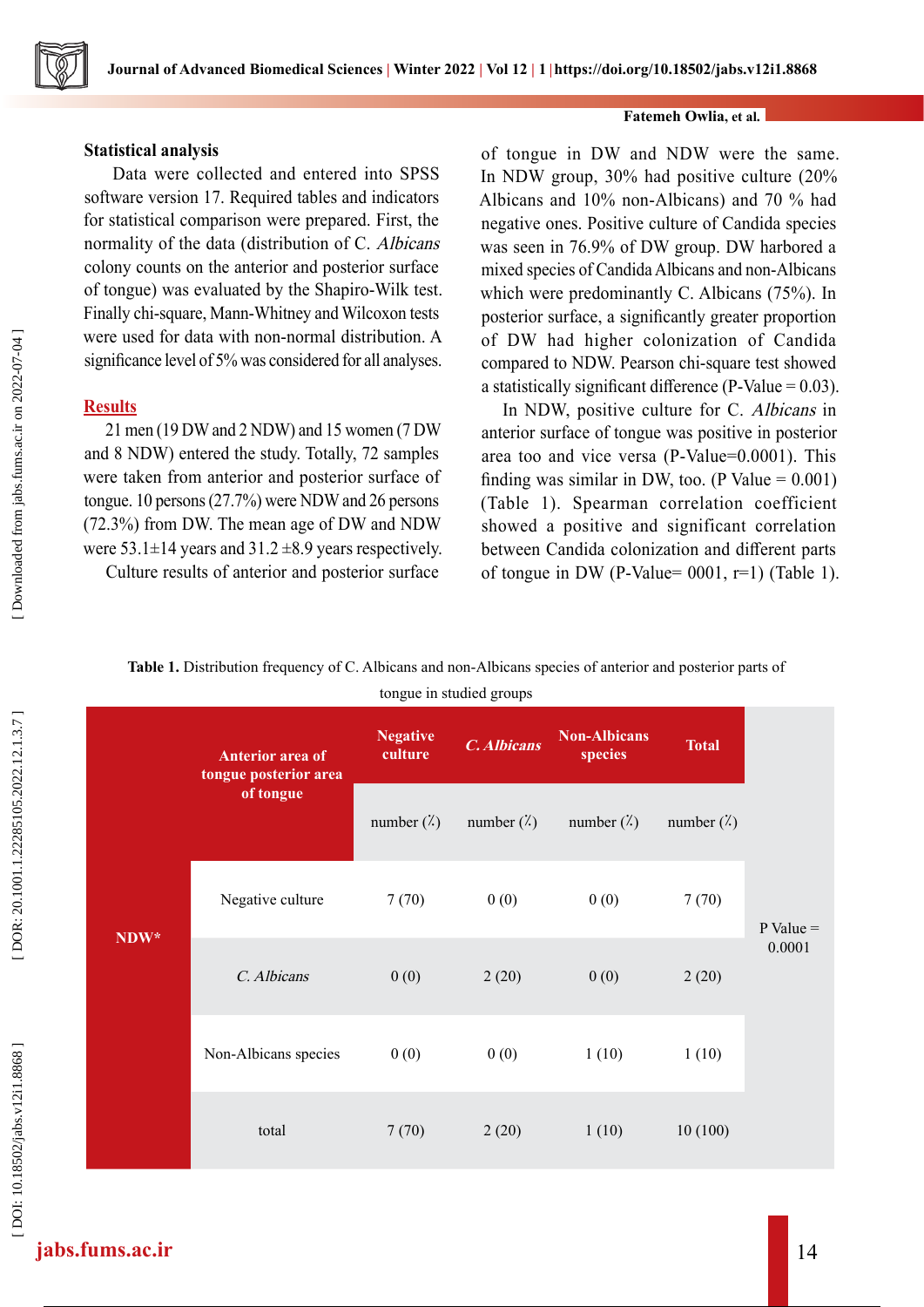

|                             | <b>Anterior area of</b><br>tongue posterior area | <b>Negative</b><br>culture | $\overline{C}$ . Albicans | <b>Non-Albicans</b><br>species | <b>Total</b>       |             |
|-----------------------------|--------------------------------------------------|----------------------------|---------------------------|--------------------------------|--------------------|-------------|
| $\mathbf{D}\mathbf{W}^{**}$ | of tongue                                        | number $(\lambda)$         | number $(\lambda)$        | number $(\lambda)$             | number $(\lambda)$ |             |
|                             | Negative culture                                 | 6(23.1)                    | 0(0)                      | 0(0)                           | 6(23.1)            | $P Value =$ |
|                             | C. Albicans                                      | 0(0)                       | 15(57.7)                  | 0(0)                           | 15(57.7)           | 0.0001      |
|                             | Non-Albicans species                             | 0(0)                       | 0(0)                      | 5(19.2)                        | 5(19.2)            |             |
|                             | total                                            | 6(23.1)                    | 15(57.7)                  | 5(19.2)                        | 26(100)            |             |

#### **Frequency of Candida Spp. on Various Parts of Tongue**

 **Chi-square Test**

\*Non denture wearers

\*\* Denture wearers

Although the frequency of C. Albicans in each group was more in posterior than anterior area of tongue, only in DW group, this relationship was significant (P Value =  $0.006$ ) (Table 2).

**Table 2.** Mean and standard deviation of the C. Albicans colony counts (CFU) in different parts of tongue

|                             | Mean $\pm$ standard deviation of $CFU$ |                 |         |
|-----------------------------|----------------------------------------|-----------------|---------|
| <b>Groups</b>               | <b>Anterior</b> area                   | Posterior area  | P value |
| $NDW^*$                     | $220 \pm 42.4$                         | $630 \pm 98.9$  | 0.18    |
| $\mathbf{D}\mathbf{W}^{**}$ | $886 \pm 1625.7$                       | $2324 \pm 3424$ | 0.006   |

#### **Wilcoxon Test**

\*\* Denture wearers

In DW group, although a higher proportion of C. Albicans was isolated from subjects in the 50-85-year-**Example 19**<br>
\*Non denture wearers<br>
\*\* Denture wearers<br>
\*\* Denture wearers<br>
10 DW group, alt<br>
Albicans was isolated<br>  $\frac{35}{2}$ 

old group, there was no significant difference between age and frequency of C. Albicans (Table 3).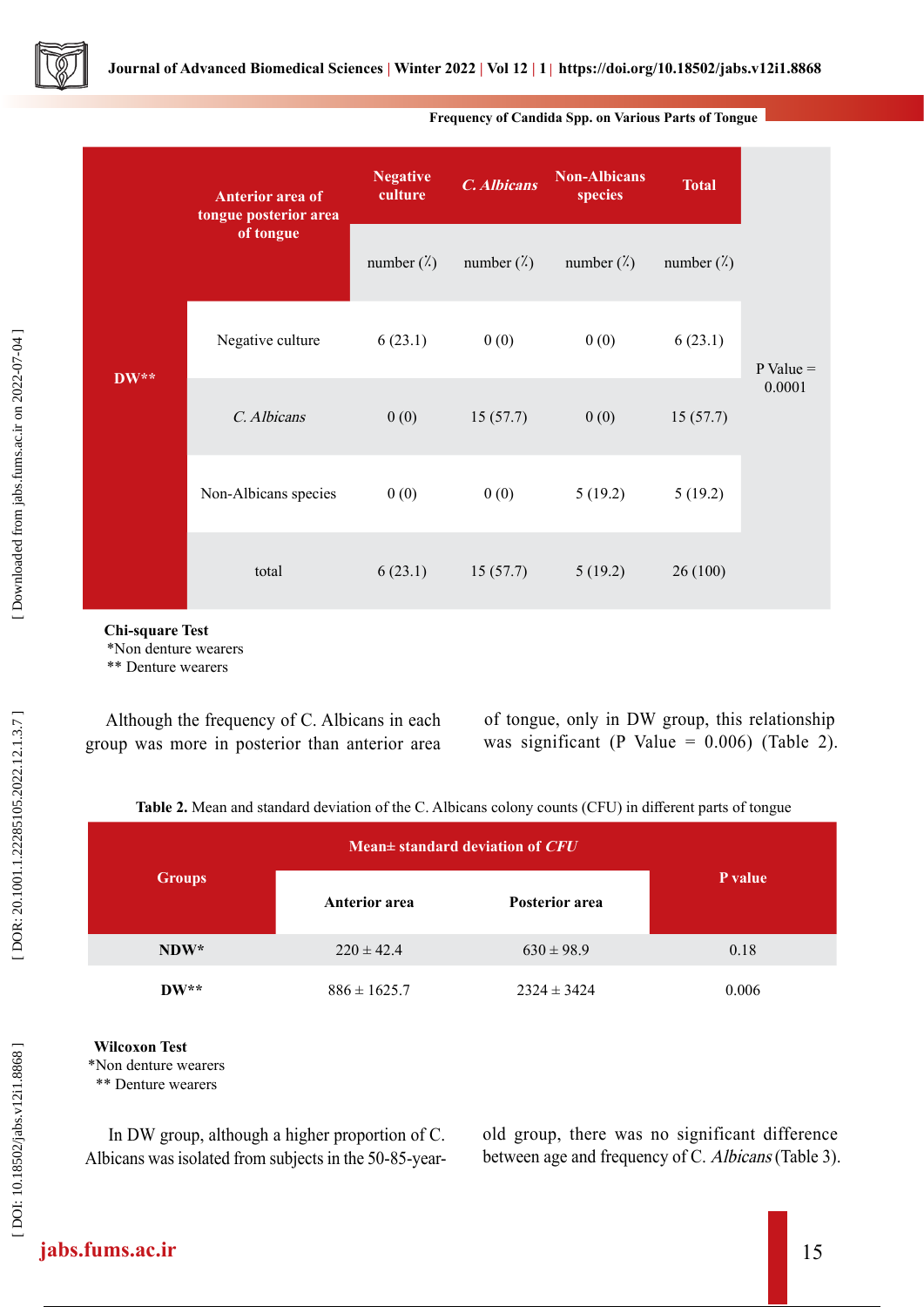

#### **Fatemeh Owlia, et al.**

| <b>Culture region</b> | Age group | Number $(\% )$ | Mean± Standard<br>deviation | Mini-<br>mum of<br><b>CFU</b> | <b>Maximum of</b><br><b>CFU</b> | <b>P-value</b> |
|-----------------------|-----------|----------------|-----------------------------|-------------------------------|---------------------------------|----------------|
| Anterior culture      | 32-49     | $8(53.3\%)$    | $563.7 \pm 953.1$           | 20                            | 2750                            |                |
|                       | 50-85     | $7(46.6\%)$    | $1254.2 \pm 2239.9$         | 10                            | 6200                            | 0.685          |
|                       | Total     | $15(100\%)$    | $886 \pm 1652.7$            | 10                            | 6200                            |                |
| Posterior culture     | 32-49     | $8(53.3\%)$    | $1400.6 \pm 1902.5$         | 35                            | 5500                            | 0.463          |
|                       | 50-85     | $7(46.6\%)$    | $3379.2 \pm 4549.4$         | 80                            | 12500                           |                |
|                       | Total     | $15(100\%)$    | $2324 \pm 3424$             | 35                            | 12500                           |                |

#### **Table 3.** Distribution of C. Albicans among denture wearers based on gender and different age groups

| <b>Culture region</b> | gender | <b>Number</b>  | <b>Mean</b> + Standard<br>deviation | Mini-<br>mum | <b>Maximum</b> | <b>P-value</b> |
|-----------------------|--------|----------------|-------------------------------------|--------------|----------------|----------------|
| Anterior culture      | Male   | 11             | $417.2 \pm 845.7$                   | 10           | 2750           |                |
|                       | Female | $\overline{4}$ | $2175 \pm 2709.7$                   | 300          | 6200           | 0.036          |
|                       | Total  | 15             | $886 \pm 1652.7$                    | 10           | 6200           |                |
| Posterior culture     | Male   | 11             | $1264.5 \pm 1971.7$                 | 35           | 5500           |                |
|                       | Female | $\overline{4}$ | $5237.5 \pm 5130.2$                 | 800          | 12500          | 0.037          |
|                       | Total  | 15             | $2324 \pm 3424$                     | 35           | 12500          |                |

Mann-Whitney Test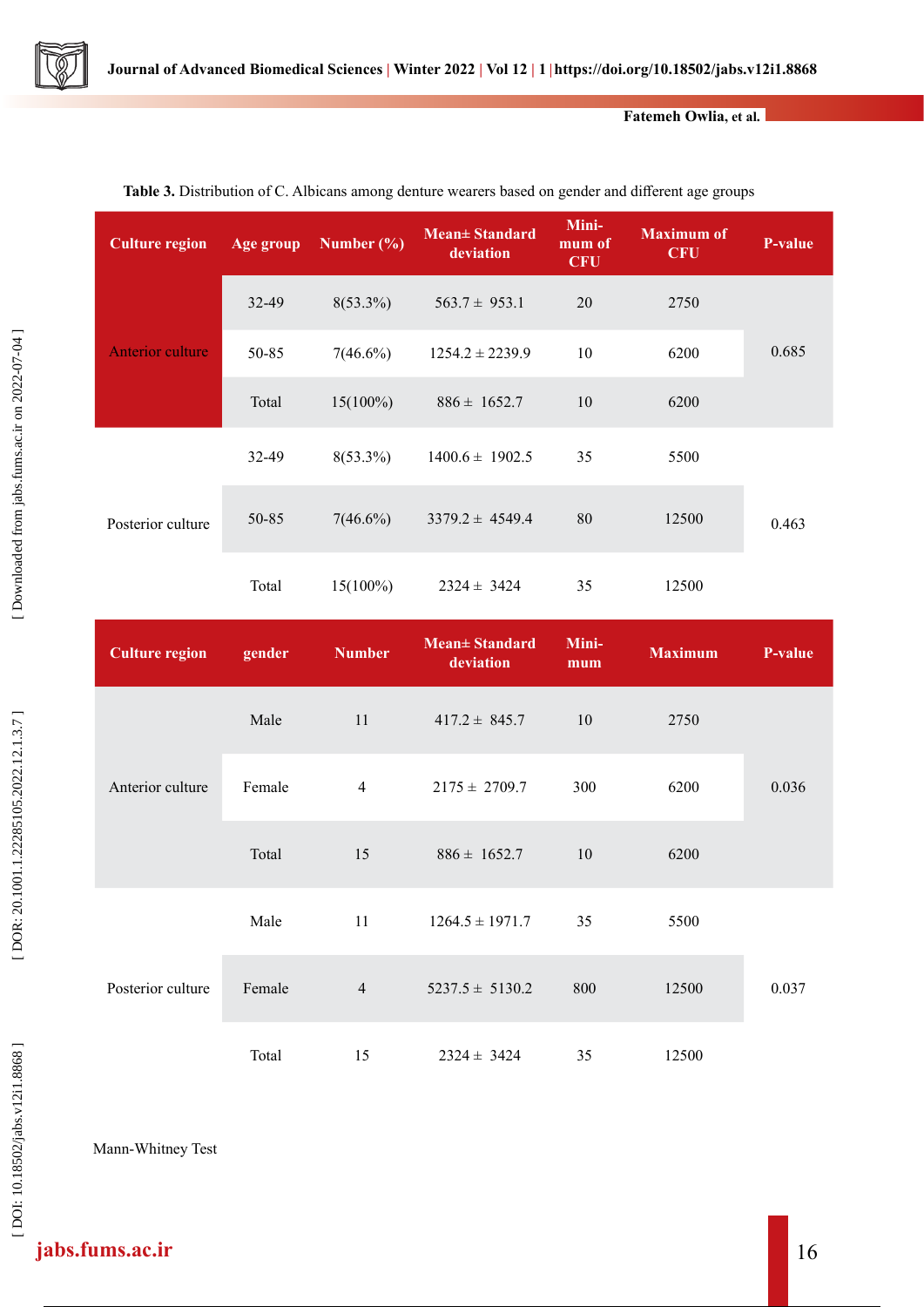#### **Frequency of Candida Spp. on Various Parts of Tongue**

A correlation of gender with each part of tongue has been made. A statistically significant difference between males and females in the intensity of yeast growth was found. Females showed a higher rate of yeast growth in both parts of tongue (P<0.05). (Table 3). Considering the limitation of positive cultures in NDW group, the

correlation could not be evaluated in this group.

As shown in table 4, however, the average of C. Albicans decreased as the time of denture use increased.

 There was not a significant correlation between time of denture use and increased oral C. Albicans isolated from different parts of tongue.

**Table 4.** distribution frequency of culture results of C. Albicans in the anterior and posterior surface of tongue in denture wearers according to the time of denture use

| <b>Culture</b><br>region | time of denture<br>use (months) | Number $(\% )$ | Mean± Standard<br><b>Deviation</b> | <b>Minimum</b> | <b>Maximum</b> | <b>P</b> Value |
|--------------------------|---------------------------------|----------------|------------------------------------|----------------|----------------|----------------|
| Anterior<br>culture      | $1-10$                          | 7(46.7%)       | $1270 \pm 2223.8$                  | 40             | 6200           |                |
|                          | $11-36$                         | $8(53.3\%)$    | $550 \pm 973.5$                    | 10             | 2750           | 0.45           |
|                          | Total                           | 15(100)        | $886 \pm 1652.7$                   | 10             | 6200           |                |
| Posterior<br>culture     | $1 - 10$                        | 7(46.7%)       | $3133.5 \pm 4481.5$                | 110            | 12500          |                |
|                          | $11-36$                         | $8(53.3\%)$    | $1615.6 \pm 2236.8$                | 35             | 5500           | 0.29           |
|                          | Total                           | 15(100)        | $2324 \pm 3424$                    | 35             | 12500          |                |

Mann-Whitney Test

## **Discussion**

In this study, 52 samples from DW and 20 samples from NDW were taken. Samples were obtained with sterile cotton swabs from the anterior and posterior surfaces of tongue at the midline site, and the candida spp. were counted. To date, no study was found about comparing the colony counts of Candida spp. of the anterior and posterior surfaces of tongue, and other research ers have examined other oral sites (14,15).

However, Candida colonization varies widely in the oral cavities of healthy persons regarding previous studies (16). Aging, denture wearing, poor oral/denture hygiene, and low salivary flow, in addition to systemic diseases, were reported as the factors associated with Candida colonization in the oral cavities of elderly people (15).

In the present study, higher colonization of Candida species was seen in DW compared with NDW. Al-Dossary et al. found that the ability of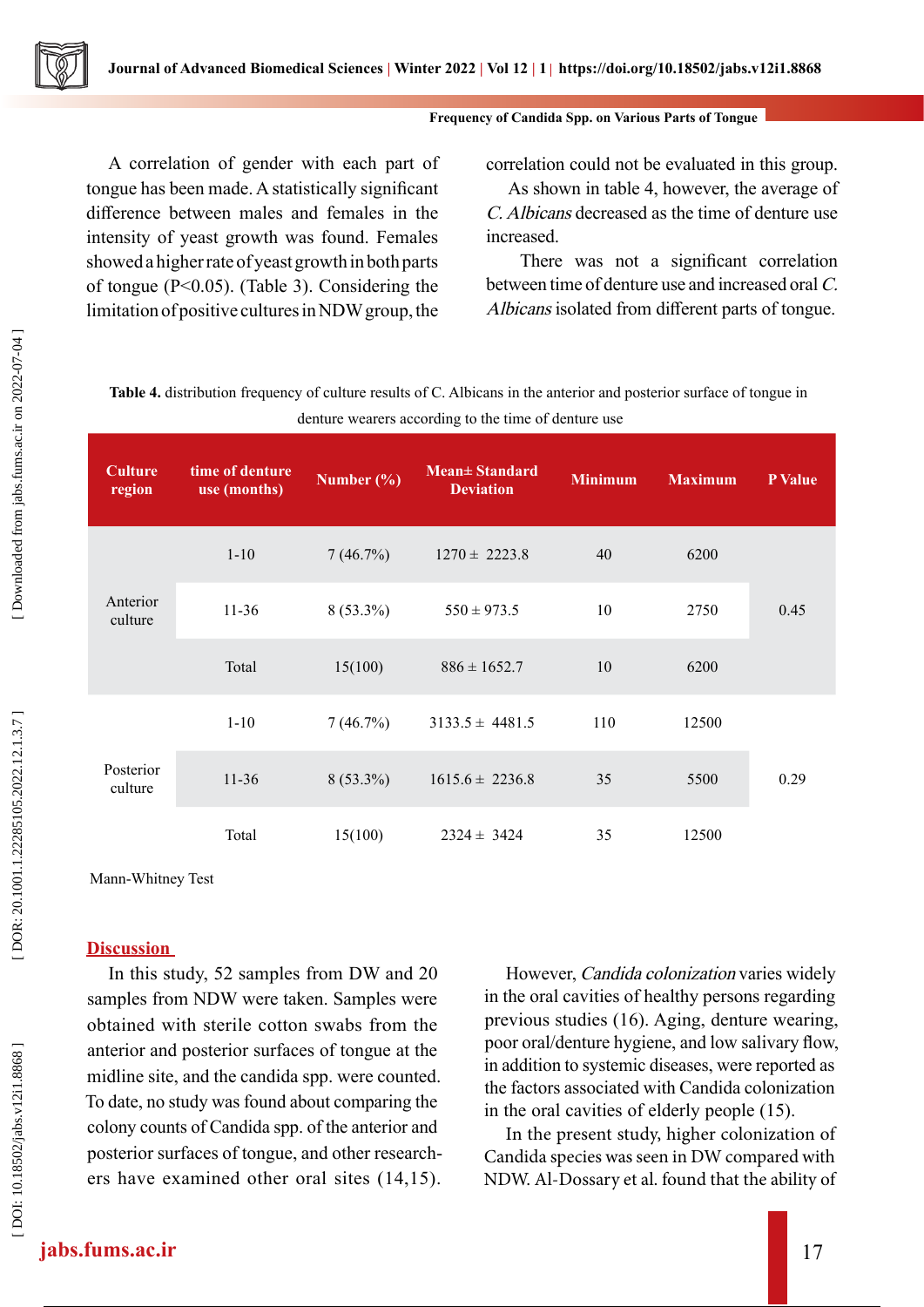#### **Fatemeh Owlia, et al.**

C. Albicans colonization was higher in denture wearers than in healthy people with teeth. There was an increased risk of oral candidia sis in men, older ages, and complete denture wearers (17). Abu-Elteen et al., detected C. Albicans in 78.3% of DW and 36.8% NDW. the most common sites of candida colonization in healthy individuals were tongue, palate, and cheek whereas in denture wearers was upper and lower dentures(18). This finding showed statistical significance in comparison with NDW  $(P = 0.03)$ . A similar trend was seen by some researchers that Candida colonization was higher among DW(14, 17). In the study of Prakash et al. (19) oral samples were taken from palatal mucosa of DW and NDW while in the present study, the samples were obtained from ante rior and posterior surfaces of tongue. In both studies, a higher rate of candida colonization was seen in DW. Denture insertion accelerates colonization and biofilm formation. Therefore, with ignoring the number of remaining teeth, dentures have been used as a susceptible factor to colonization by non-Albicans and growth of C. Albicans, at least in our subjects.

The surface porosities of acrylic resin bring about modifications in the physiology and normal flora of the mouth. It led to the allusion of acidogenic microorganisms and Candida. Therefore, oral health improvement in persons who wear removable prostheses has critical importance (20). The tissue contact surface of the denture increases the easy colonization of acidogenic microorganisms and Candida. The preparation of a warm and humid space under the dentures is the suitable condition for Candida colonization. Another issue in this context may be that removable dentures obstruct the salivary flow from minor salivary glands and the free exchange of oxygen. Thus, the resul tant low pH level facilitates the growth of C. Albicans (21). Concerning the maintenance of denture hygiene, in order to improve oral mucosal health, the participants were informed to regularly clean their dentures and keep them out of mouth overnight. It is an efficient way to control yeast colonization in denture wearers.

The posterior surface of the tongue showed a higher rate of candida colonization than anterior area. Although the only significant correlation was seen in DW, the same trend was followed in NDW, too. There was no significant differ ence between the yeast growth of C. Albicans of posterior and anterior surface of tongue in NDW. It can be concluded that in patients with normal teeth, oral homeostasis can prevent candida colo nization. So, in future studies, just the posterior surface of tongue could be sampled. loss of the end seal of the maxillary prosthesis competency may be the main cause (13). Thus, the Candida colonies formed on the tissue surface of the denture's posterior region are more susceptible to spread rather than the colonies from the ante rior part from the labial flange of the denture. This result should be the point of attention for choosing the best form of medicine for the management of oral candidiasis in DW and NDW.

In all of the participants, when the candida culture of the anterior surface of tongue was negative, it was negative in the posterior region as well. This result was repeated for positive culture cases. The difference was significant in both groups. It could be concluded the fungal flora on anterior surface of tongue was similar to the posterior surface. It could be suggested that posterior one-third of the tongue is the best loca tion for sampling for the assessment of colony counts of Candida species. Differential counting of other species of candida should be considered in immunocompromised patients in future studies.

In this study, like previous studies, C. Albicans was the most common species. In similar stud ies, the most common type of Candida found in different parts of tongue was C. Albicans (12, 14, 20, 22, 23) on both surfaces of tongue C. Albicans was isolated more in females than males in DW with statically significant power.

Women revealed significantly the higher distribution of Candida colonies in different parts of tongue. In a similar study by Loster et al.(24), among all subjects, there was a statistically significant relationship between candida spp. growth intensity and gender.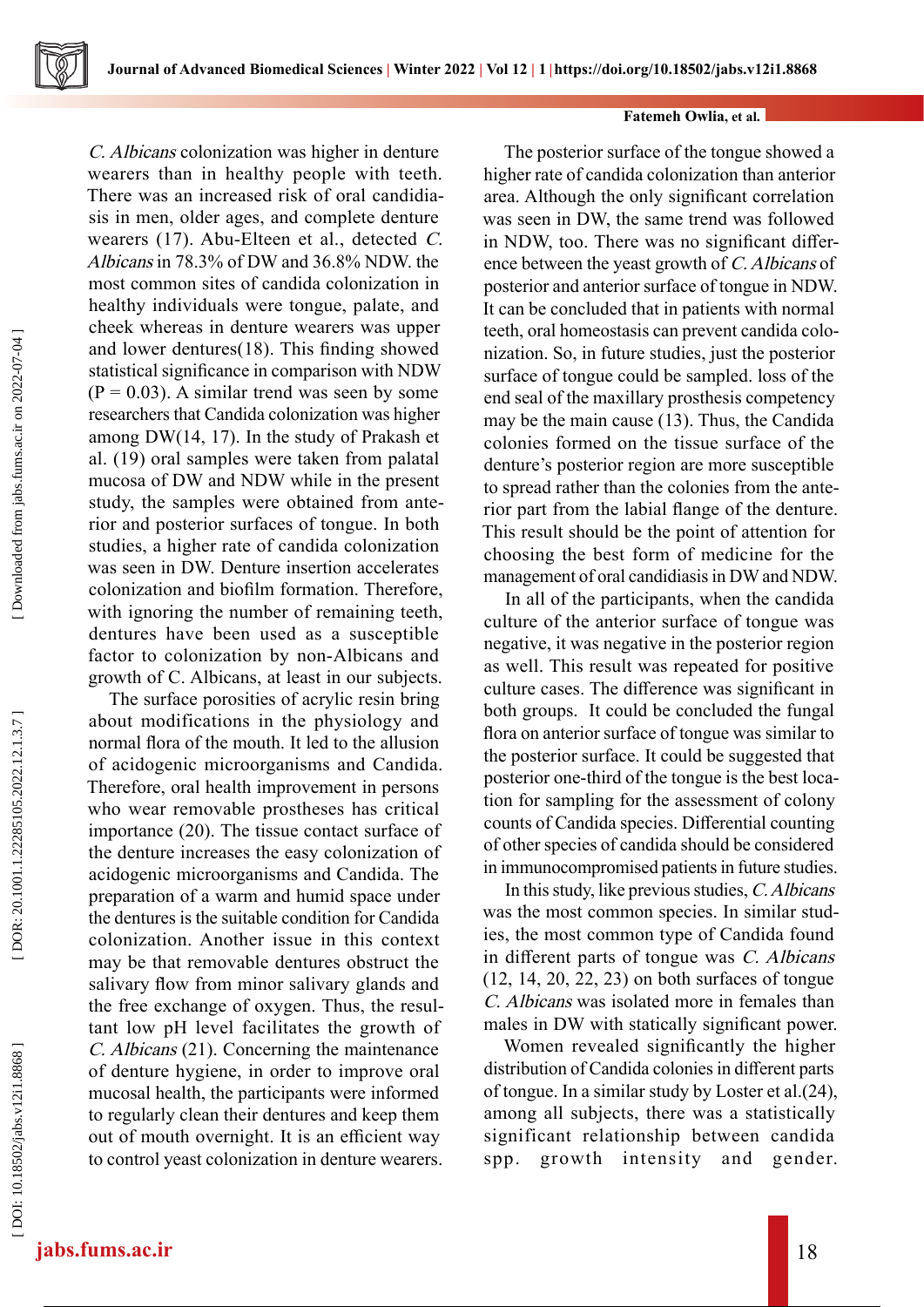#### **Frequency of Candida Spp. on Various Parts of Tongue**

In each age group, the number of infection-free people was higher in men than women (24). This result can be justified by considering the hormonal changes in women and the presence of predisposing factors to anemia in them, which according to available references (25) is one of the important factors leading to candidiasis.

Although aging causes a progressive increase in Candida counts in the oral cavity with higher counts being observed among elderly DW but there was no significant relationship between Candida counts and age. This could be explained by the diminishing protective capacity of the immune system, which often occurs with aging (26). Sato et al stated that some factors related to non-Albicans colonization were "over 80 years of age", "number of remaining teeth", and "use of dentures" (15). According to more frequency of non-Albi cans species in NDW, this study confirmed it.

There was not a statistically significant correlation between Candida colonization and the duration of using dentures in anterior and poste rior of tongue. ( $P > 0.05$ ). It is worth mentioning that the resorption of alveolar bone is a serious and common clinical problem that leads to a reduc tion of retention and stability of dentures (27).

Future studies with a large sample size may show a significant relationship between age and length of time of wearing dentures and the average Candida colony counts. This survey might be the first study on the comparison of the amount of Candida on anterior and posterior part of tongue in DW and NDW, especially in subjects without signs or symptoms of candidi asis. The results of this study could be helpful in the treatment of candidiasis. However, it is unclear whether the colony count of Candida is a risk factor for the incidence of candidia sis. It could be suggested in future studies that the colony counts of both C. Albicans and non-Albicans will be evaluated after adjusting a number of remaining teeth for the confounders.

It should be mentioned that one of the limitations of this study was the high cost of mycological evaluations due to sanctions. Considering the lack of studies in this regard, this survey was designed as a first step for designing future experiments.

# **Conclusion**

Mycological findings of this study revealed that the presence of dentures can increase the colonization of candida on posterior surface of tongue. It could be an important role in choosing the best treatment option for the management of oral candidiasis.

### **Acknowledgement**

This study has been financially supported by Yazd Shahid Sadoughi University of Medical Sciences Vice Chancellor for Research and Technology. The study protocol was approved by the Ethics Committee of Yazd Shahid Sadoughi University of Medical Sciences. (IR.SSU. REC.1399.179).

### **Conflict of interest**

Authors mention that there is no conflict of interest in this study.

### **References**

1.Rashidi Maybodi F, Safahieh Z, Jafari AA, Owlia F. In vitro evaluation of the antifungal effect of vi-one mouth wash. Iranian Journal of Pharmacology & Therapeutics. 2019;17(1):1-5.

2.Owlia f, Jafari A-A, Ahadian H, Khalilzadeh SH, Hajimir F. A Comparative Study of Candida Species and Colonization in Whole Saliva of Controlled and Uncontrolled Diabetic Patients with Fasting Blood Sugar. The Journal of Shahid Sadoughi University of Medical Sciences. 2021;29(1):3412-9. [In Persian]

3.Salehipour K, Aboutalebian S, Charsizadeh A, Ahmadi B, Mirhendi H. Differentiation of Candida albicans complex species isolated from invasive and non-invasive infections using HWP1 gene size polymorphism. Current medical mycology. 2021;7(2):34-8.

4.Järvensivu A, Hietanen J, Rautemaa R, Sorsa T, Richardson M. Candida yeasts in chronic periodontitis tissues and subgingival microbial biofilms in vivo. Oral diseases. 2004;10(2):106-12.

5.Pahlavanzadeh M, Jafari A, Ahadian H, Ghafourzadeh M, Mirzaei F. Survey the frequency of oral candidiasis in denture users referred to Yazd School of Dentistry. Tolooebehdasht. 2013;11(4):103-13. [In Persian]